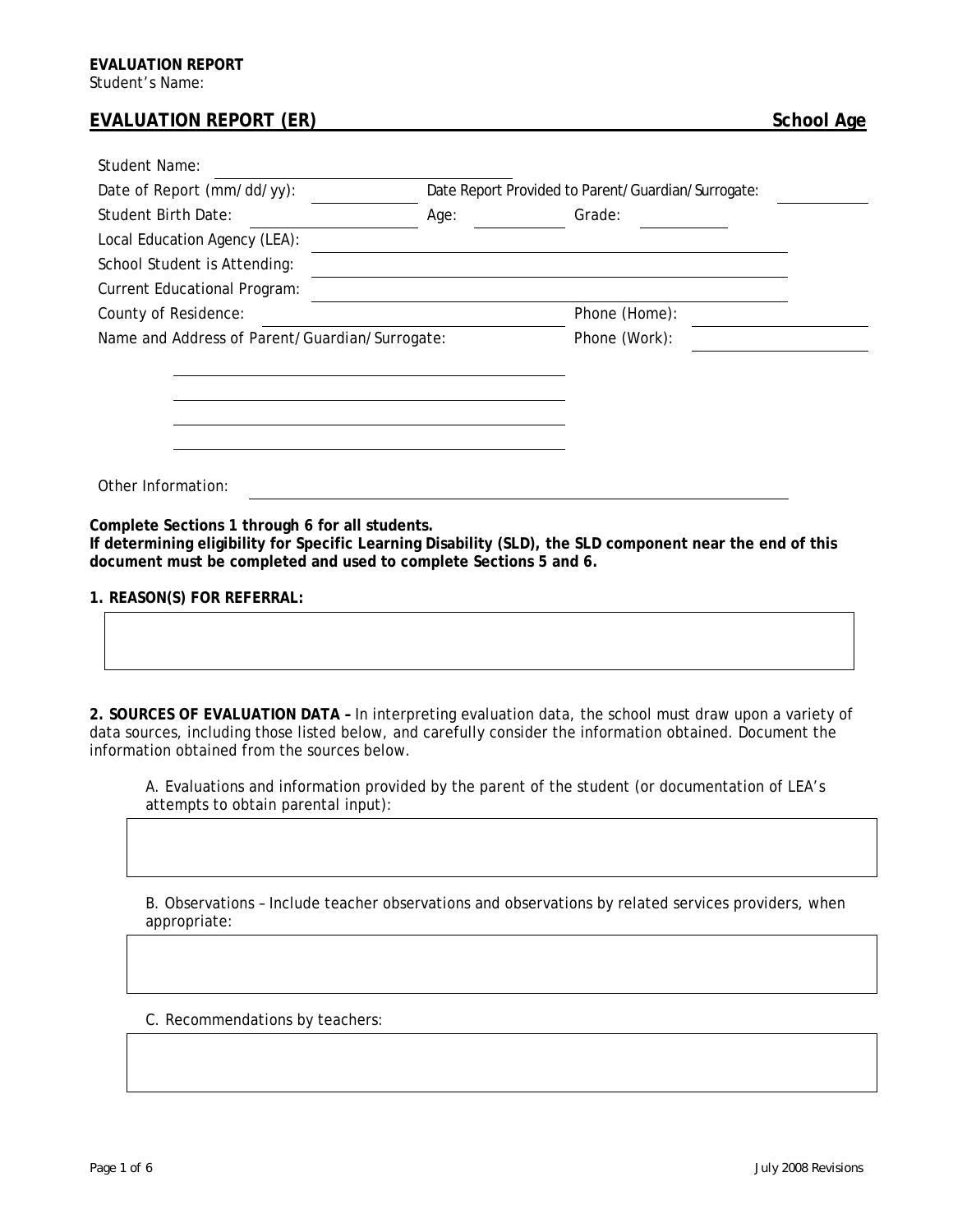D. The student's physical condition (include health, vision, hearing); social or cultural background; and adaptive behavior relevant to the student's suspected disability and potential need for special education:

E. Assessments – Include, when appropriate, current classroom based assessments; aptitude and achievement tests; local and/or state assessments; behavioral assessments; vocational technical education assessment results; interests, preferences, aptitudes (for secondary transition); etc.:

**3. IF AN ASSESSMENT IS NOT CONDUCTED UNDER STANDARD CONDITIONS, DESCRIBE THE EXTENT TO WHICH IT VARIED FROM STANDARD CONDITIONS** (including if the assessment was given in the student's native language or other mode of communication):

**4. DETERMINING FACTORS** – A student must not be found to be eligible for special education and related services if the determining factor for the student's disability is any of those listed below. Respond Yes or No to, and provide evidence for, each determining factor below.

| Yes<br>No. | Lack of appropriate instruction in reading, including the essential<br>components of reading instruction. Provide evidence: |  |  |
|------------|-----------------------------------------------------------------------------------------------------------------------------|--|--|
|            |                                                                                                                             |  |  |
| Yes<br>No. | Lack of appropriate instruction in math. Provide evidence:                                                                  |  |  |
|            |                                                                                                                             |  |  |
| Yes<br>No  | Limited English proficiency. Provide evidence:                                                                              |  |  |
|            |                                                                                                                             |  |  |

## NOTE: IF DETERMINING ELIGIBILITY FOR SPECIFIC LEARNING DISABILITY, COMPLETE THE *DETERMINATION OF SPECIFIC LEARNING DISABILITY* COMPONENT AT THE END OF THIS DOCUMENT BEFORE COMPLETING SECTIONS 5 and 6.

**Complete Sections 5 and 6 for all students.**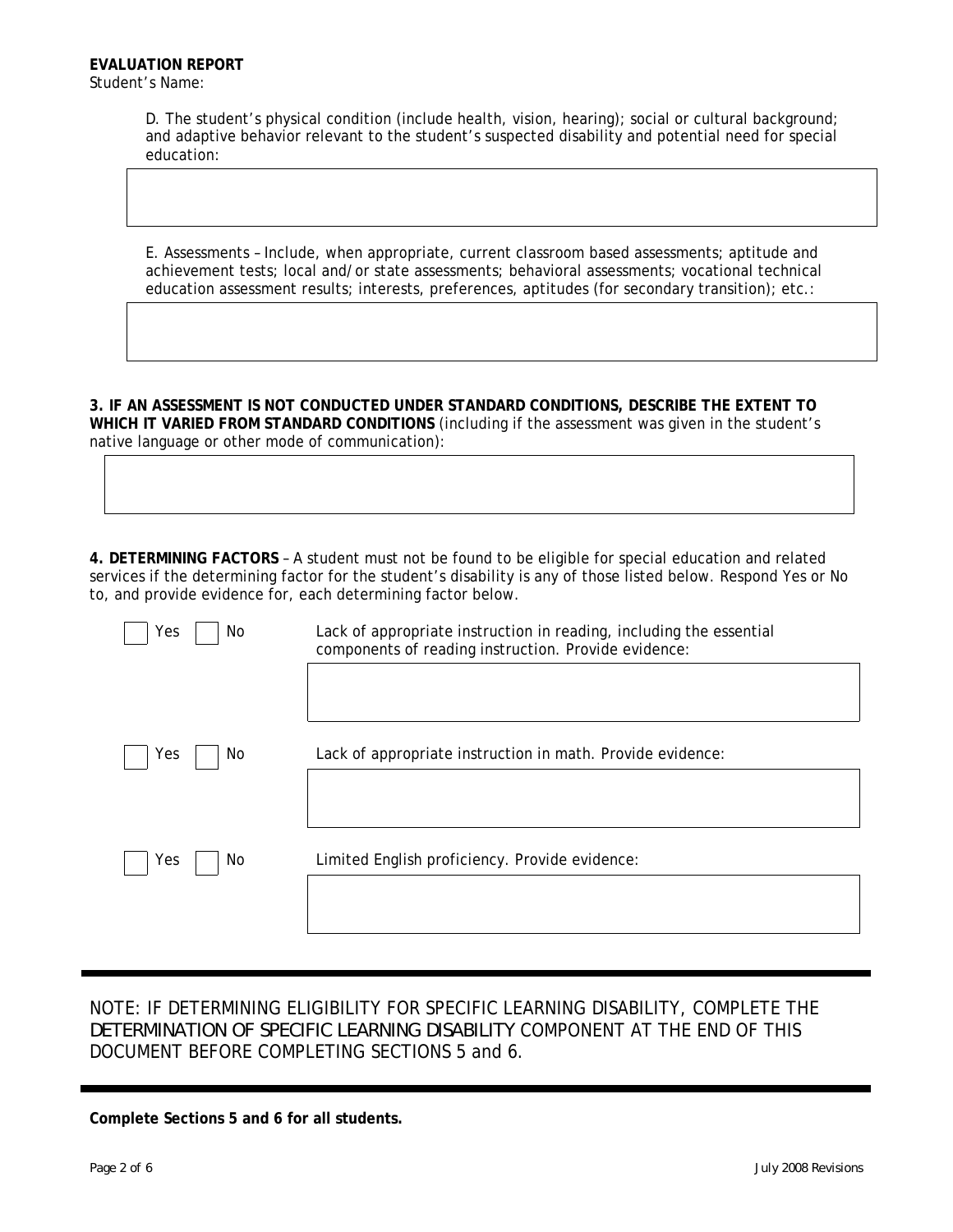**5. SUMMARY OF FINDINGS/INTERPRETATION OF EVALUATION RESULTS –** Considering all available evaluation data, record the team's analyses of the student's functioning levels.

A. PRESENT LEVELS OF ACADEMIC ACHIEVEMENT – Describe the student's present levels, strengths, and the resulting academic needs, when appropriate. Include communicative status, motor abilities, and transition needs as appropriate. For students with limited English proficiency (LEP), include current level(s) of English language proficiency in reading, writing, speaking and understanding/listening:

B. PRESENT LEVELS OF FUNCTIONAL PERFORMANCE – Describe the student's present levels, strengths, and the resulting functional and developmental needs, when appropriate:

C. BEHAVIORAL INFORMATION **–** Include social and emotional status and behavioral strengths and needs, when appropriate:

**6. CONCLUSIONS** – Determination of Eligibility and Educational Needs Complete A or B or C.

A.  $\Box$  The student does not have a disability and therefore is NOT ELIGIBLE for special education.

OR

 $B.$   $\Box$  The student has a disability but does not need specially designed instruction, and therefore is NOT ELIGIBLE for special education.

OR

- $C.$  The student has a disability AND is in need of specially designed instruction, and therefore IS ELIGIBLE for special education.
	- 1. Disability Category Primary disability category:
		- Secondary disability category(s), if any:
	- 2. Recommendations for consideration by the IEP team to enable the student to participate as appropriate in the general education curriculum (including special considerations the IEP team must consider before developing the IEP, measurable annual goals, specially designed instruction, and supplementary aids and services):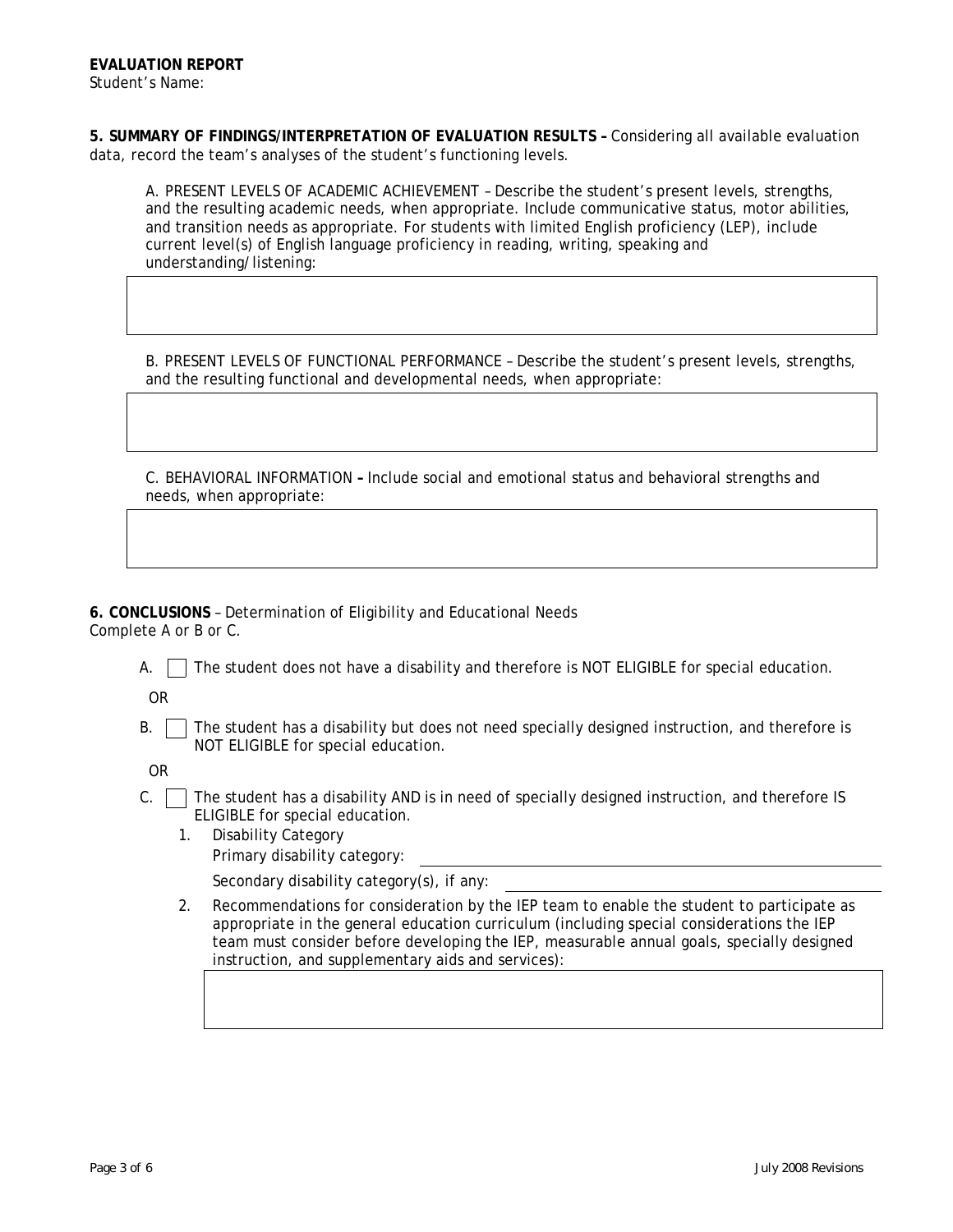| <b>Evaluation Team Participation</b> |       | Agreement and Disagreement<br>required ONLY when evaluating<br>students for specific learning<br>disability. |            |
|--------------------------------------|-------|--------------------------------------------------------------------------------------------------------------|------------|
| Evaluation Team Participants*        | Title | Agree                                                                                                        | Disagree** |
|                                      |       |                                                                                                              |            |
|                                      |       |                                                                                                              |            |
|                                      |       |                                                                                                              |            |
|                                      |       |                                                                                                              |            |
|                                      |       |                                                                                                              |            |
|                                      |       |                                                                                                              |            |

\* A certified school psychologist is required for evaluation of the following disability categories: Autism, Emotional Disturbance, Mental Retardation, Multiple Disabilities, Other Health Impairments, Specific Learning Disability or Traumatic Brain Injury. A certified school psychologist is not required for Deaf-blindness, Deaf and Hard of Hearing, Speech/Language Impairment, Visual Impairment, and Orthopedic Impairment.

\*\* For specific learning disability only, if a team member disagrees with the team's conclusion related to the identification of the student as having a specific learning disability, the member must submit a separate statement presenting the member's dissent to the LEA. This information must be attached to the *Evaluation Report*. Please submit this statement to:

LEA Representative Name

Email Address

For help in understanding this form, an annotated *Evaluation Report* is available on the PaTTAN website at [www.pattan.net](http://www.pattan.net/) Type "Annotated Forms" in the Search feature on the website. If you do not have access to the Internet, you can request the annotated form by calling PaTTAN at 800-441-3215.

A copy of the *Procedural Safeguards Notice* is available upon request from your child's school. This document explains your rights, and includes state and local advocacy organizations that are available to help you understand your rights and how the special education process works.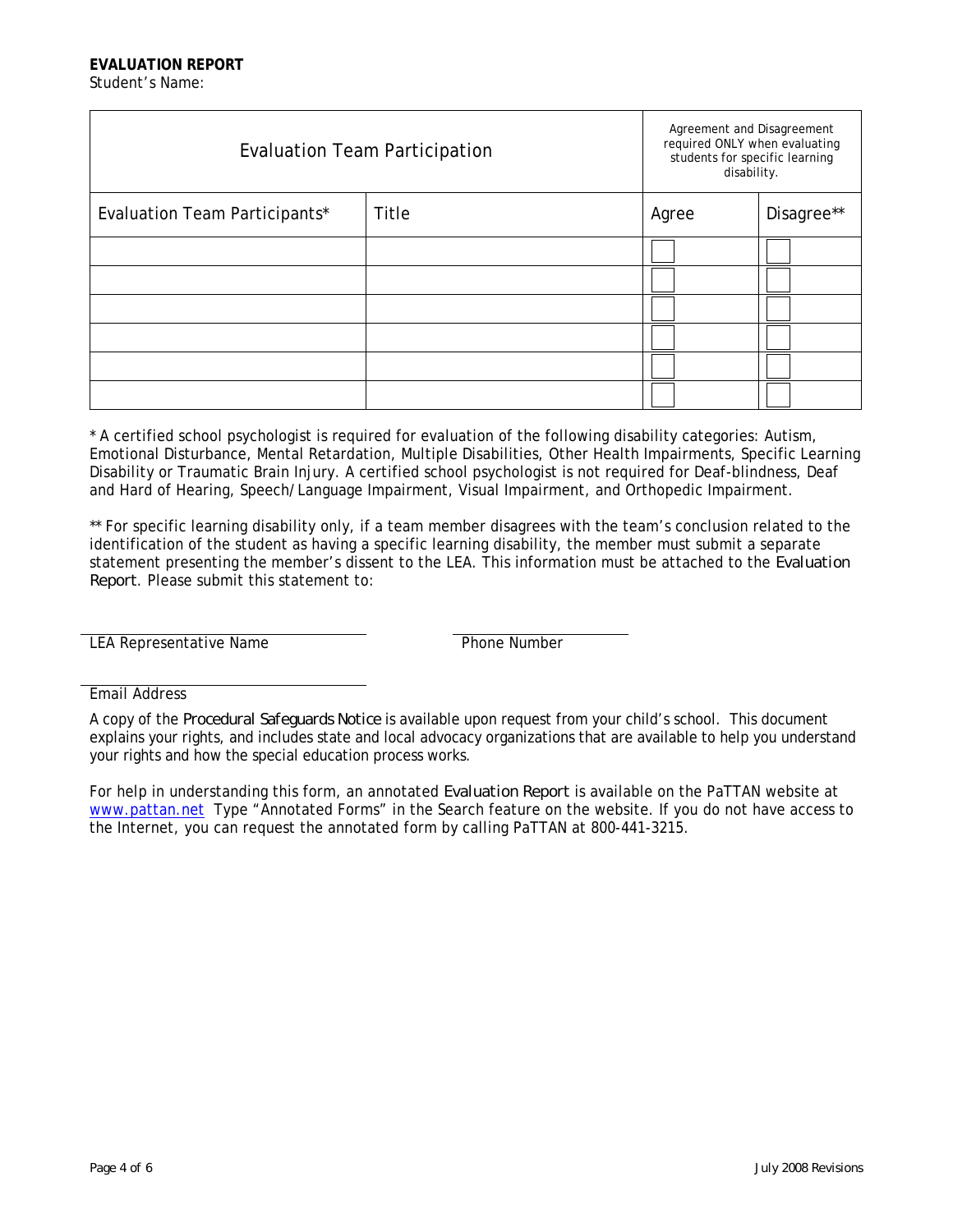## DETERMINATION OF SPECIFIC LEARNING DISABILITY

**NOTE: This component must be completed when determining eligibility for Specific Learning Disability. The information must be attached to and/or incorporated into Sections 5 and 6 of the completed**  *Evaluation Report.* 

## **Provide documentation for items 1-10.**

- 1. The student does not achieve adequately for the student's age or does not meet State-approved gradelevel standards in one or more of the following areas when provided with learning experiences and scientifically based instruction appropriate for the student's age or State-approved grade level standards and level of English language proficiency: oral expression, listening comprehension, written expression, basic reading skill, reading fluency skills, reading comprehension, mathematics calculation, and mathematics problem-solving.
- 2. Check below to identify the process(es) used to determine eligibility.
	- Response to Scientific Research-Based Intervention (RtI). Document the criteria below.

The student does not make sufficient progress to meet age or State-approved grade-level standards in one or more of these areas: oral expression, listening comprehension, written expression, basic reading skill, reading fluency skills, reading comprehension, mathematics calculation, and mathematics problem-solving:

Severe Discrepancy between Intellectual Ability and Achievement. Document the criteria below.

The student exhibits a pattern of strengths and weaknesses in performance, achievement or both relative to age, standards or intellectual development:

- 3. The instructional strategies used and the student-centered data collected:
- 4. The educationally relevant medical findings, if any:

5. The effects of the student's environment, culture, or economic background:

6. Data demonstrating that prior to referral or as part of the referral process for a specific learning disability, the student's regular education instruction was delivered by qualified personnel, including the English as a Second Language (ESL) program, if applicable: